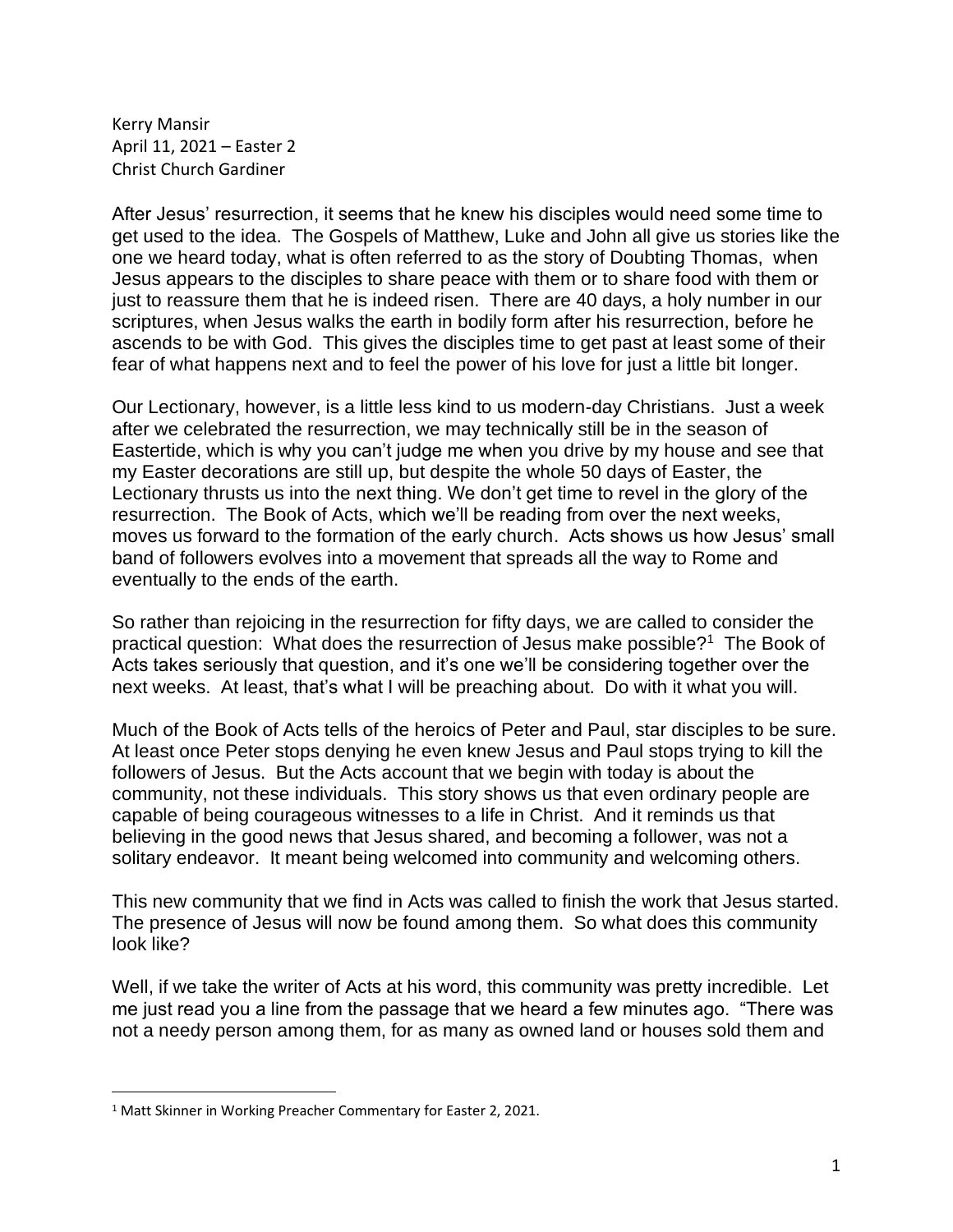brought the proceeds of what was sold. They laid it at the apostles' feet and it was distributed to each as any had need."

In other words, those who had more gave from their abundance so that all might have enough to eat and live. This is the servant ministry that Jesus had called the disciples to when he fed them at the Last Supper.

Theologian, Willie James Jennings, writes that the abundance being shared within this community means that, "Money [in this situation] will be used to destroy what money is usually used to create: distance and boundaries between people."<sup>2</sup>

Money is so often used to delineate who is in and who is out. Who can afford to show up and participate. But this passage from Acts shows that sharing their was not only about mutual concern for those in the community, but about mutual identity. They shared an identity formed in Christ.<sup>3</sup> Nobody needed money to be welcomed into that community. And if they *had* money or property, they used it to care for the well-being of all, particularly the most vulnerable. These acts of generosity and sharing from their abundance are the fruits of the new life made possible through Christ and by the power of the Holy Spirit.<sup>4</sup>

If we want to understand how powerful and how counter-cultural this new community of believers really was, we can jump forward to the seventeenth chapter of Acts. Paul and Silas were passing through Greece and causing an uproar with their preaching about Jesus the Messiah. It seems that folks already knew about them and their message before they arrived, and a crowd shouted, "These people who have been turning the world upside down have come here also." (Acts 17:6).

Turning the world upside down—that's how this new community was being described across the Mediterranean world. Those who were turning the world upside down.

So I see that there are two vital things going on in this earliest Christian community that we need to reclaim as the church two thousand years later.

The first is recognizing that our faith is a relational experience. We need to show up for others in this community and we need them to show up for us. Obviously, that has not been easy in this year of COVID, but we have found creative ways to stay connected and these opportunities will grow as the pandemic loosens its grip.

While I was waiting my 15 minutes for observation after my first COVID shot yesterday, I was reading a book about building spiritual community by John Pavlovitz. And this line stood out for me. "The simple act of sharing space with people is a sacred offering."<sup>5</sup> The absence over the past year of that simple act of sharing space with one another

<sup>2</sup> Willie James Jennings,

<sup>&</sup>lt;sup>3</sup> Matt Skinner in Working Preacher Commentary for Easter 2, 2021.

<sup>4</sup> Matt Skinner in Working Preacher Commentary for Easter 2, 2021.

<sup>5</sup> John Pavlovitz, *A Bigger Table*, 2018